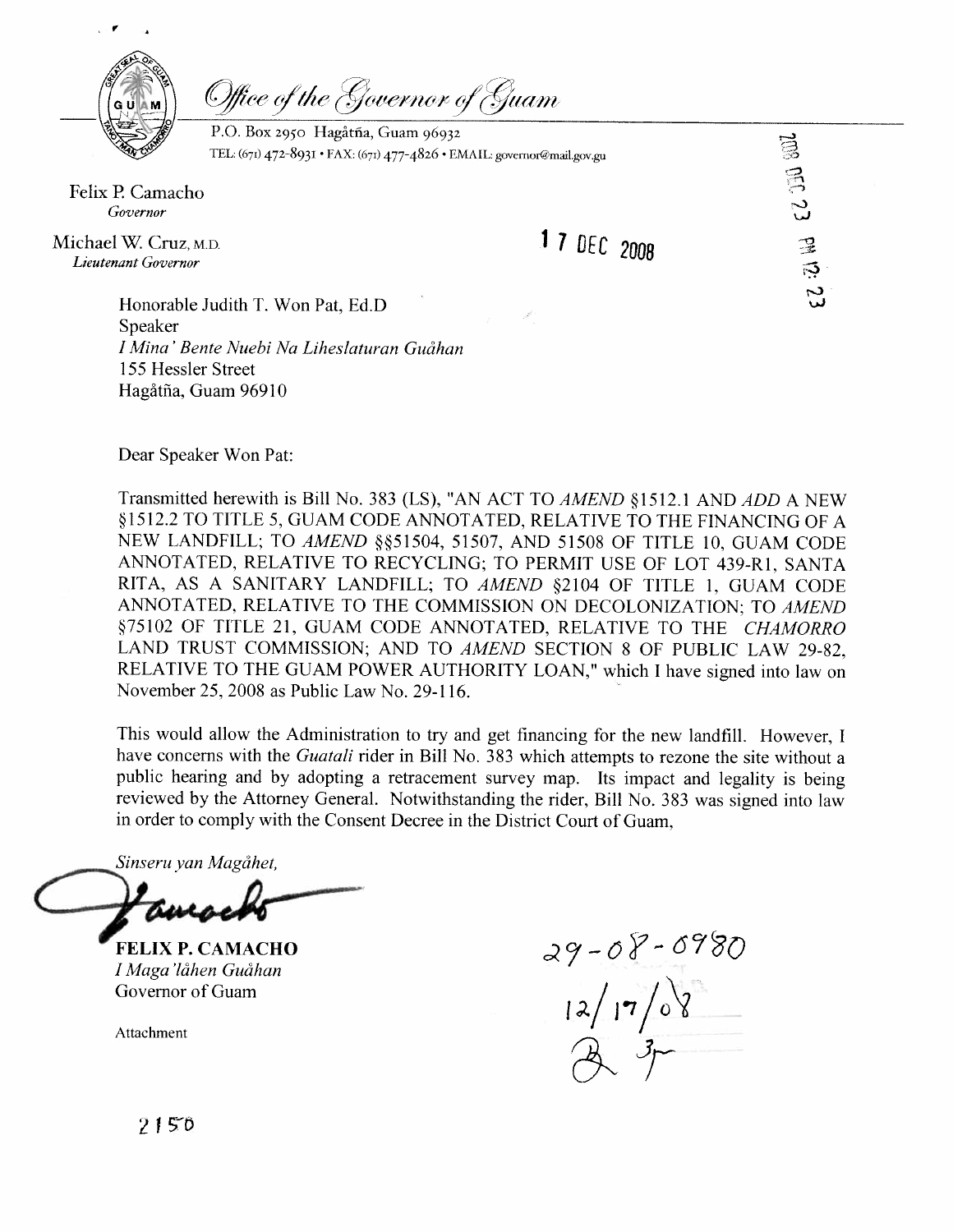# *I MINA'BENTE NUEBI NA LIHESLATURAN GUÅHAN 2008* (SECOND) Regular Session

## CERTIFICATION OF PASSAGE OF AN ACT TO I MAGA'LAHEN GUÅHAN

This is to certify that Bill No. 383 (LS), "AN ACT TO *AMEND* \$1512.1 AND *ADD* A NEW \$1512.2 TO TITLE 5, GUAM CODE ANNOTATED, RELATIVE TO THE FINANCING OF A NEW LANDFILL; TO AMEND §§51504, 51507, AND 51508 OF TITLE 10, GUAM CODE ANNOTATED, RELATIVE TO RECYCLING; TO PERMIT USE OF LOT 439- R1, SANTA RITA, AS A SANITARY LANDFILL; TO *AMEND* §2104 OF TITLE 1, GUAM CODE ANNOTATED, RELATIVE TO THE COMMISSION ON CODE ANNOTATED, RELATIVE TO THE COMMISSION ON DECOLONIZATION; TO *AMEND* \$75102 OF TITLE 21, GUAM CODE ANNOTATED, RELATIVE TO THE CHAMORRO LAND TRUST COMMISSION; AND TO *AMEND*  SECTION 8 OF PUBLIC LAW 29-82, RELATIVE TO THE GUAM POWER **AUTHORITY LOAN,"** was on the 21<sup>st</sup> day of November, 2008, duly and regularly passed.

Judith T. Won Pat, Ed. D. Speaker

Rose Muña Barnes Senator and Secretary of the Legislature

This Act was received by I Maga'lahen Guåhan this <u>21</u> day of NOV, 2008, at  $\mathcal{V}$  53 o'clock  $\mathcal{P}$  M.  $L$ , Ibn Ma

/ Assistant Staff Officer *Maga'lahi's* Office

APPROVED:

**f** FELIX P. CAMACHO *I Maga'lahen Gudhan* 

Date: **35 NOVEMBER** 

Public Law No. **ZY-116**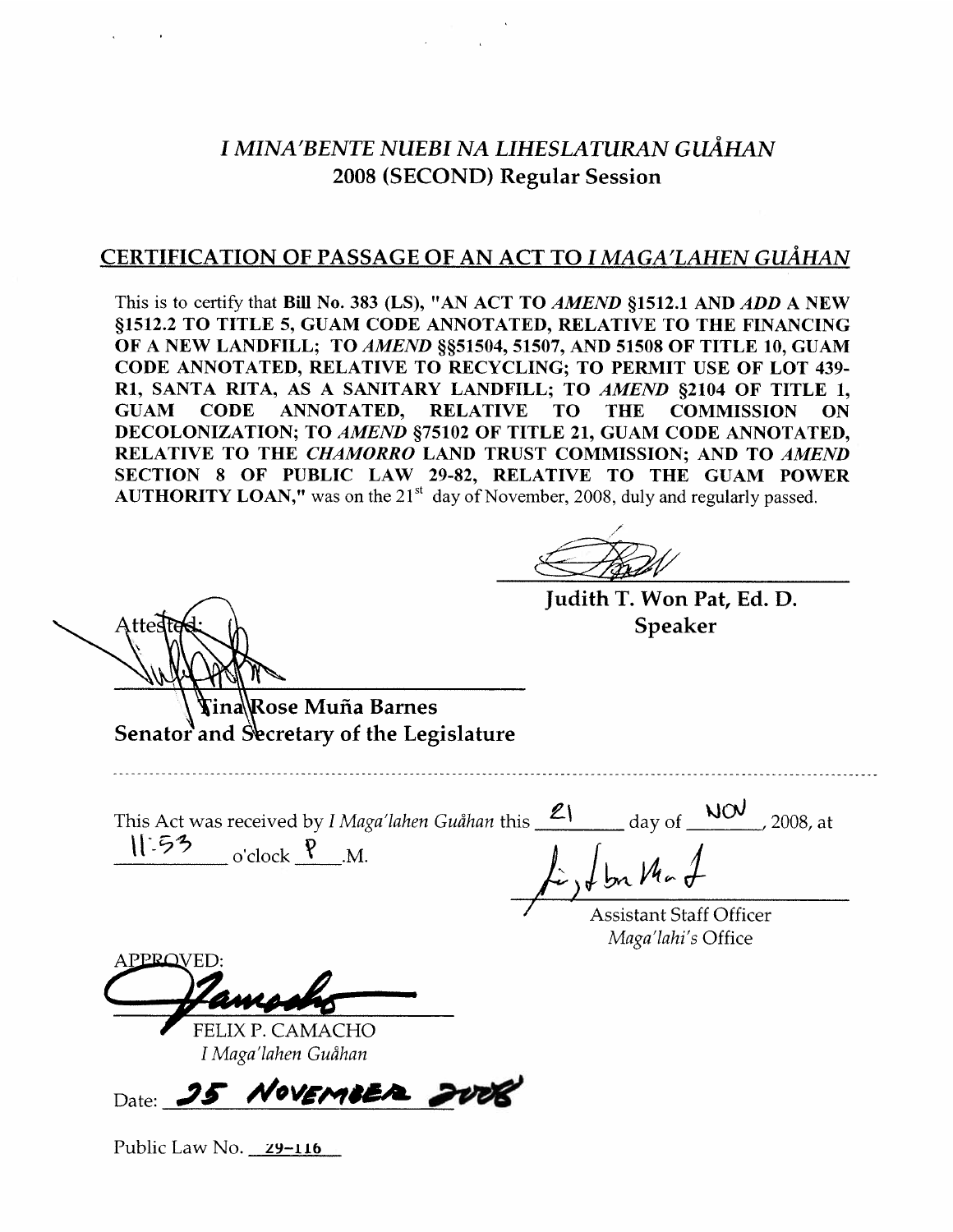## *I MINA 'BENTE NUEBI NA LIHESLATURAN GUAHAN*  2008 (SECOND) Regular Session

#### Bill No. 383 (LS)

As amended in the Committee of the Whole.

Introduced: Committee on Calendar

by request of *I Maga'lahen Guåhan*. the Governor of Guam, in accordance with the Organic Act of Guam.

AN ACT TO *AMEND* 51512.1 AND *ADD* A NEW 51512.2 TO TITLE 5, GUAM CODE ANNOTATED, RELATIVE TO THE FINANCING OF A NEW LANDFILL; TO AMEND \$\$51504, 51507, AND 51508 OF TITLE 10, GUAM CODE ANNOTATED, RELATIVE TO RECYCLING; TO PERMIT USE OF LOT 439- **R1,** SANTA RITA, AS A SANITARY LANDFILL; TO *AMEND*  \$2104 OF TITLE 1, GUAM CODE ANNOTATED, RELATIVE TO THE COMMISSION ON DECOLONIZATION; TO *AMEND*  575102 OF TITLE 21, GUAM CODE ANNOTATED, RELATIVE TO THE *CHAMORRO* LAND TRUST COMMISSION; AND TO *AMEND* SECTION 8 OF PUBLIC LAW 29-82, RELATIVE TO THE GUAM POWER AUTHORITY LOAN.

### 1 BE IT ENACTED BY THE PEOPLE OF GUAM:

- 2 Section 1. Subsection (i) of §1512.1 of Title 5, Guam Code Annotated, is 3 hereby amended to read:
- 

4 "(i) Use of Proceeds from the Sale of the Bonds. The proceeds 5 from the sale of the bonds *shall* be used and are hereby appropriated to (i) 6 pay the General Fund expenses described below in this Subsection, (ii) 7 establish necessary reserves, (iii) pay expenses relating to the authorization, 8 sale and issuance of the bonds, including, without limitation, printing costs,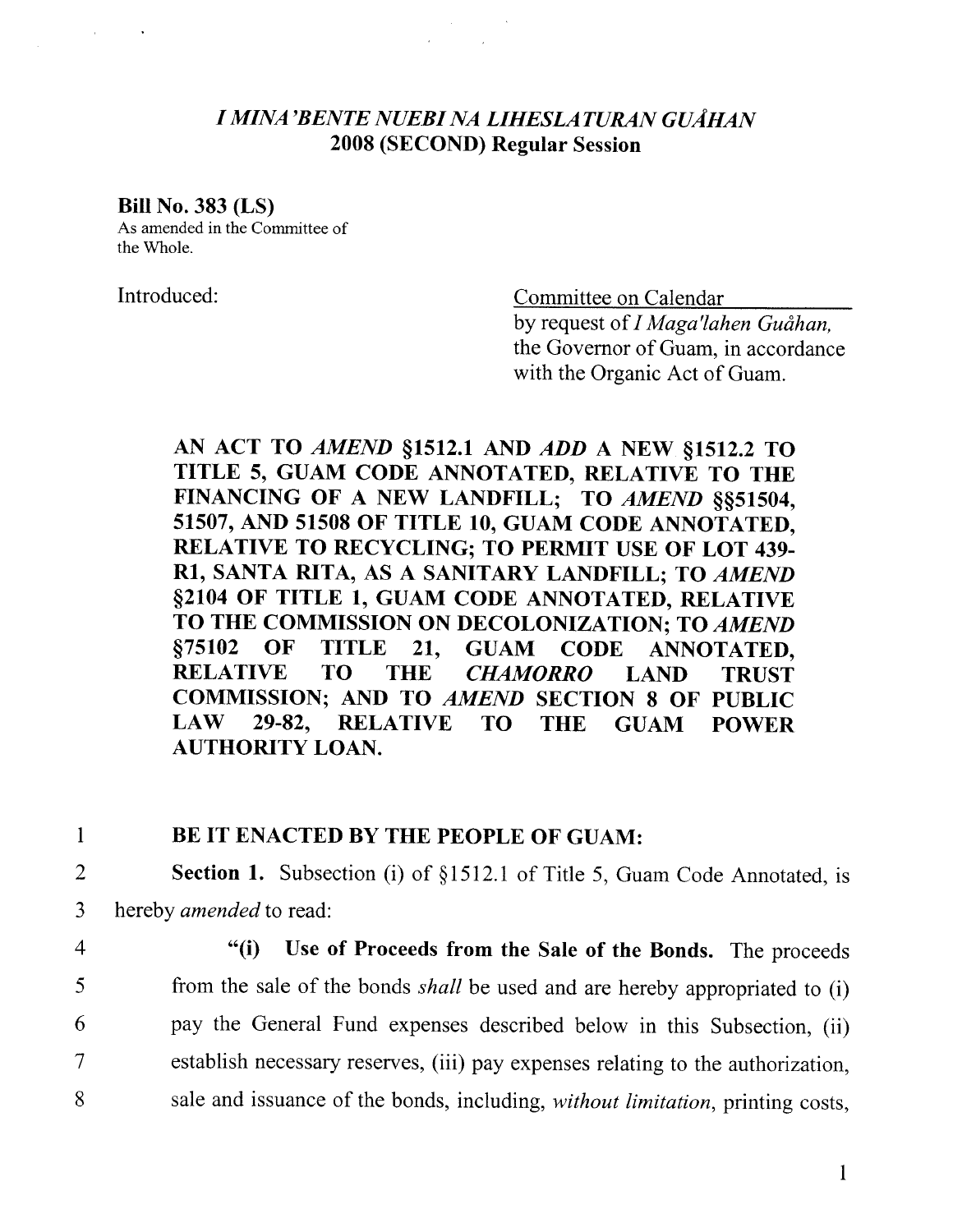$\mathbf{1}$ costs of reproducing documents, credit enhancement fees, underwriting,  $\overline{2}$ legal, financial advisory and accounting fees and charges, fees paid to banks  $\overline{3}$ *or* other financial institutions providing credit enhancement, costs of credit ratings and other costs, charges and fees in connection with the issuance,  $\overline{4}$ 5 sale and delivery of the bonds, and (iv) fund capitalized interest on the bonds 6 for a period ending *not later than* thirty (30) months after their issuance. The General Fund expenses authorized to be paid with the proceeds of the  $\tau$ 8 bonds are as follows and *shall* be paid in the following order of priority:

9 (I) Cost of Living Adjustment (COLA) to discharge finally 10 and permanently the obligations of the government incurred pursuant 11 to the settlement agreement entered into between the Government of 12 Guam and the COLA Class as ordered by the Judgment in Rios v. 13 Camacho, Superior Court Case No. SP0206-93: \$92,000,000;

14 (2) 2006 and prior year individual and corporate tax rehnds 15 including interest, if any, thereon and individual tax refunds *shall* be paid first: \$1 12,000,000; 16

17 (3) Health Care Capital Improvement Projects at the Guam 18 Memorial Hospital: \$1 1,000,000;

19 (4) amounts past due as contributions to the Government of 20 Guam Retirement Fund, including interest, if any, thereon, on behalf of the following: 21

| 22 | (a)   | Guam Memorial Hospital: \$14,953,216     |                                                                           |  |
|----|-------|------------------------------------------|---------------------------------------------------------------------------|--|
| 23 | (b)   | Guam Public School System: \$16,867,640. |                                                                           |  |
| 24 | Total |                                          | \$246,820,856                                                             |  |
| 25 |       |                                          | Payments made pursuant to this Subsection <i>shall</i> apply to any other |  |
| 26 |       |                                          | appropriations for the same items and <i>shall not</i> constitute double  |  |

27 appropriations.

 $\mathcal{L}^{\mathcal{L}}$ 

 $\overline{2}$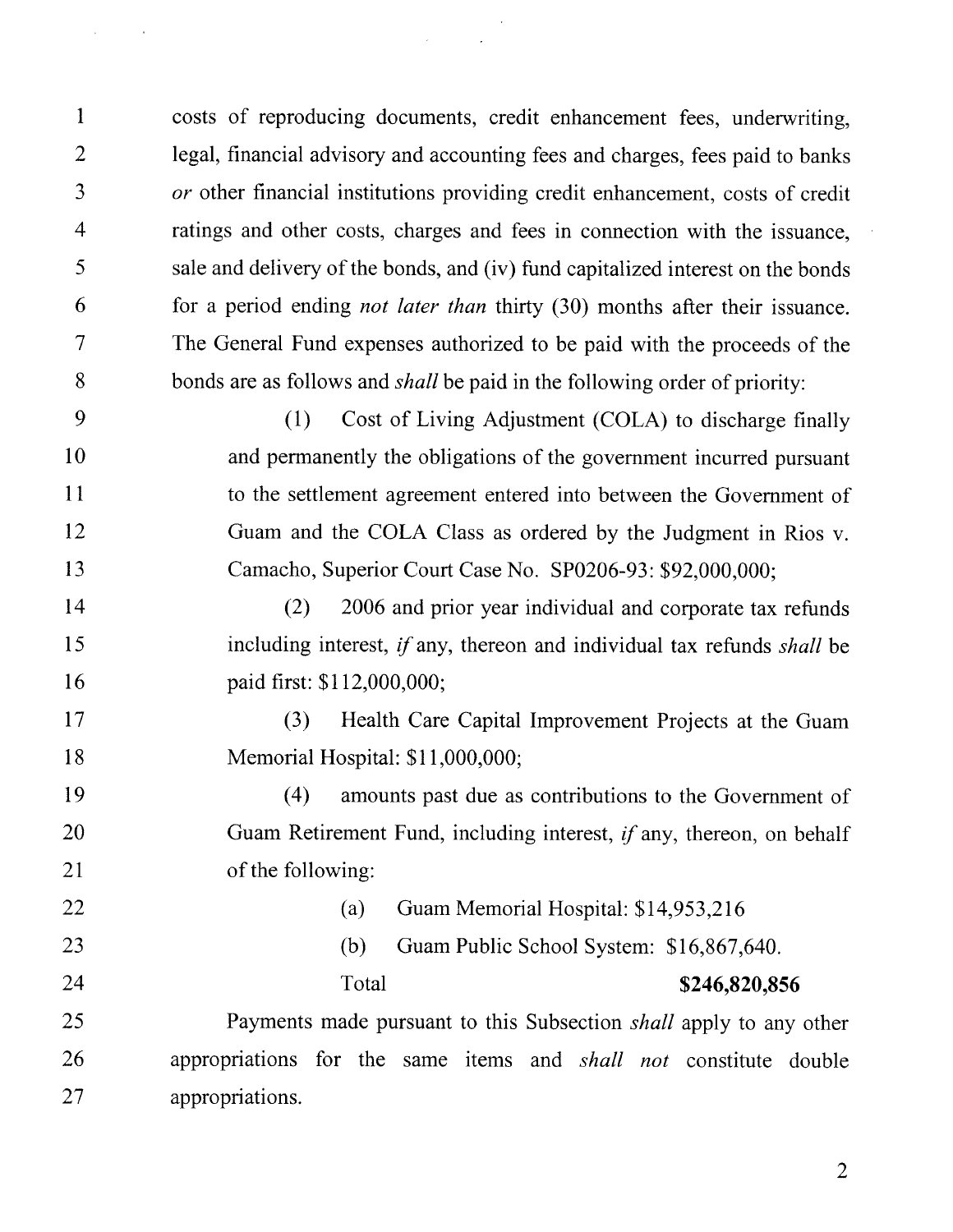$\mathbf{1}$ Upon the issuance of the bonds authorized by this Section, I  $\overline{2}$ *Maga'lahi* is authorized to reprogram to pay costs of a new landfill the following amounts from the following priority categories, with the balance  $\overline{3}$  $\overline{4}$ of the respective priority category to be used for its original purpose prior to 5 the use of such bond proceeds for the landfill from any subsequent category: 6 (X) up to Seven Million Dollars (\$7,000,000) of the amount provided for  $\tau$ payment of the COLA, (Y) up to Seven Million Dollars (\$7,000,000) of the 8 amount provided for payment of tax refunds, and (Z) up to Six Million 9 Dollars (\$6,000,000) from the amount provided for Guam Memorial 10 Hospital; and *further provided,* that the proceeds of the first revenue *bonds or* other obligations issued by the government to finance the costs of the new 11 12 landfill *shall* be used to reimburse the General Fund, whereupon such 13 reimbursement amounts *shall* be used to pay the General Fund expenses listed in subparagraphs (I) through (3) of this Subsection in amounts *not*  14 15 *exceeding* the amounts reprogrammed. "

#### 16 **Section 2.** §1512.2 of Title 5, Guam Code Annotated, is hereby *added* to 17 read:

18

#### **"51512.2. Authorization to Enter Into Loan for Landfill Costs.**

19 **(a) Authorization to Borrow. I** *Maga'lahen Guahan* is authorized to borrow on behalf of the government of Guam as provided in this Section from one 20 (1) *or* more banks *or* other financial institutions an amount *not to exceed* the 21 22 amount necessary to provide Twenty Million Dollars (\$20,000,000) for the 23 purpose of financing costs of a new landfill.

24 **(b) Terms and Conditions.** The terms and conditions of the loan *shall*  25 be as determined by *I Maga'lahen Guåhan* by the execution of a loan agreement; 26 provided, however, that the loan: (1) *shall* be subject to prepayment from the 27 proceeds of the first revenue bonds issued for the landfill, which proceeds may be

 $\overline{3}$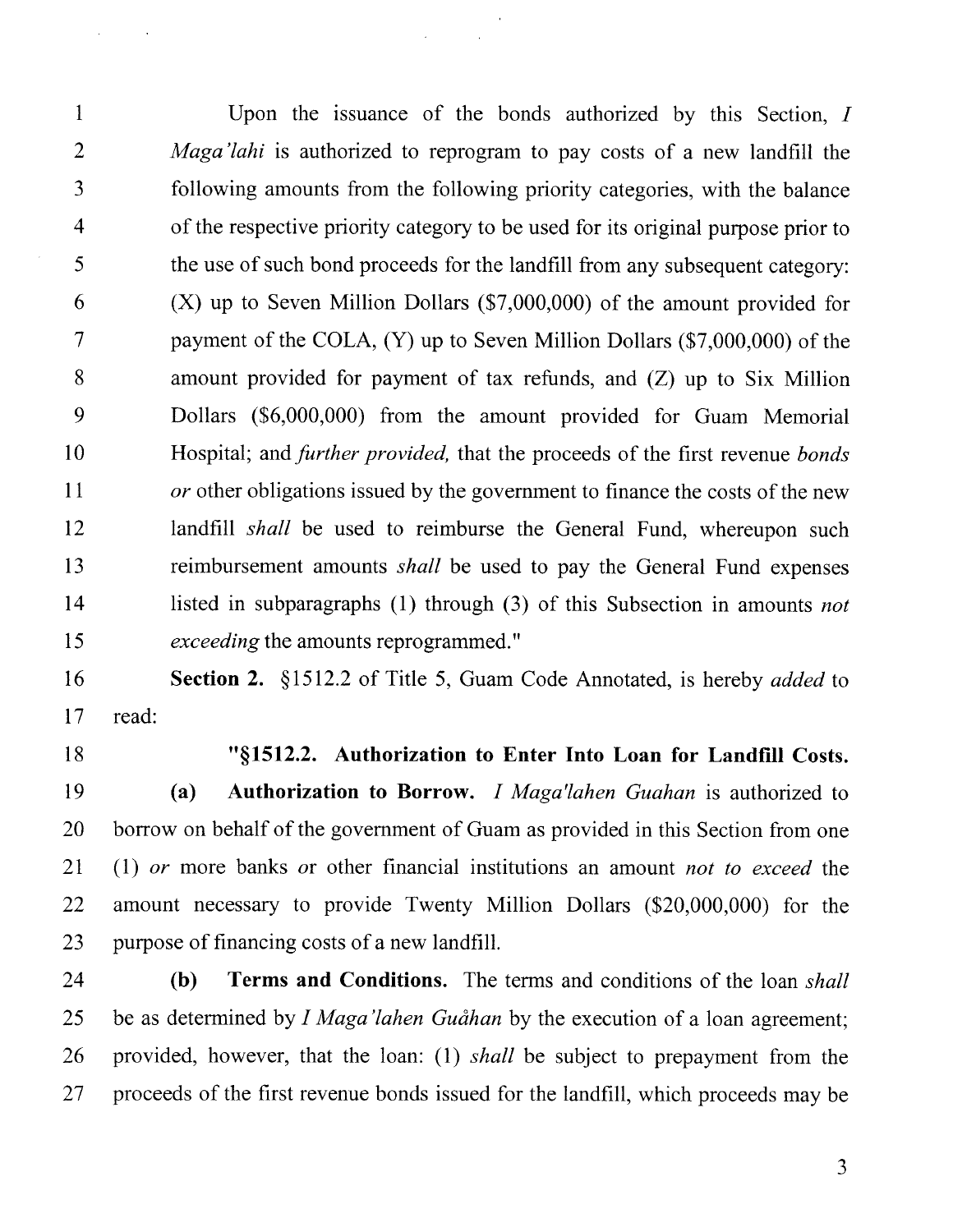$\mathbf{1}$ pledged for that purpose; (2) *shall not* be a general obligation of the government  $\overline{2}$ of Guam: (3) *shall not* also be secured by a pledge of Section 30 revenues; (4)  $\overline{3}$ *shall,* if *not* paid with the proceeds of revenue bonds, have annual principal  $\overline{4}$ payments over the five  $(5)$  year period commencing one  $(1)$  year after its funding 5 date; (5) *shall* bear interest at such fixed *or* variable rate *or* rates as may be 6 negotiated by *I Maga'lahen Guåhan* in the best interests of the government, such  $\tau$ interest rate *shall not exceed* eight percent (8%) and *shall* be computed on a three 8 hundred sixty-five (365) day calendar year upon the actual amount extended to the 9 government; (6) prepaid charges *shall not* be levied by the bank or entity for 10 opening a loan *or* line of credit; and (7) interest derived from the financial 11 agreement *shall* be *exempt* from taxation by the government of Guam.

**(c) Approval by Guam Economic Development Authority.** *No* loan 12 authorized by this Section *shall* be entered into until the Board of Directors of 13 14 GEDA has approved the loan by resolution.

**(d) Approval of Voters** *Not* **Required.** The loan *shall not* be subject to 15 16 the approval of the voters of Guam.

 $17$ **(e) Approval of Loan. I** *Liheslaturan Gudhan,* pursuant to §50103(k), Title 12 Guam Code Annotated, hereby approves a borrowing by the government 18 of Guam for the purposes and in the principal amount authorized by this Section 19 20 provided that the loan is entered into subject to the terms and conditions mandated 21 in this Section."

22 **Section 3.** \$51504 of Chapter 51 of Division 2 of Title 10, Guam Code 23 Annotated is *amended* to read:

24

**"\$51504. Administration of the Recycling Revolving Fund.** The Administrator *shall* administer the Fund and *shall* encumber all amounts 25 available in the Fund as expeditiously as possible for the purposes of 26 assisting and encouraging recycling of recyclable materials. The 27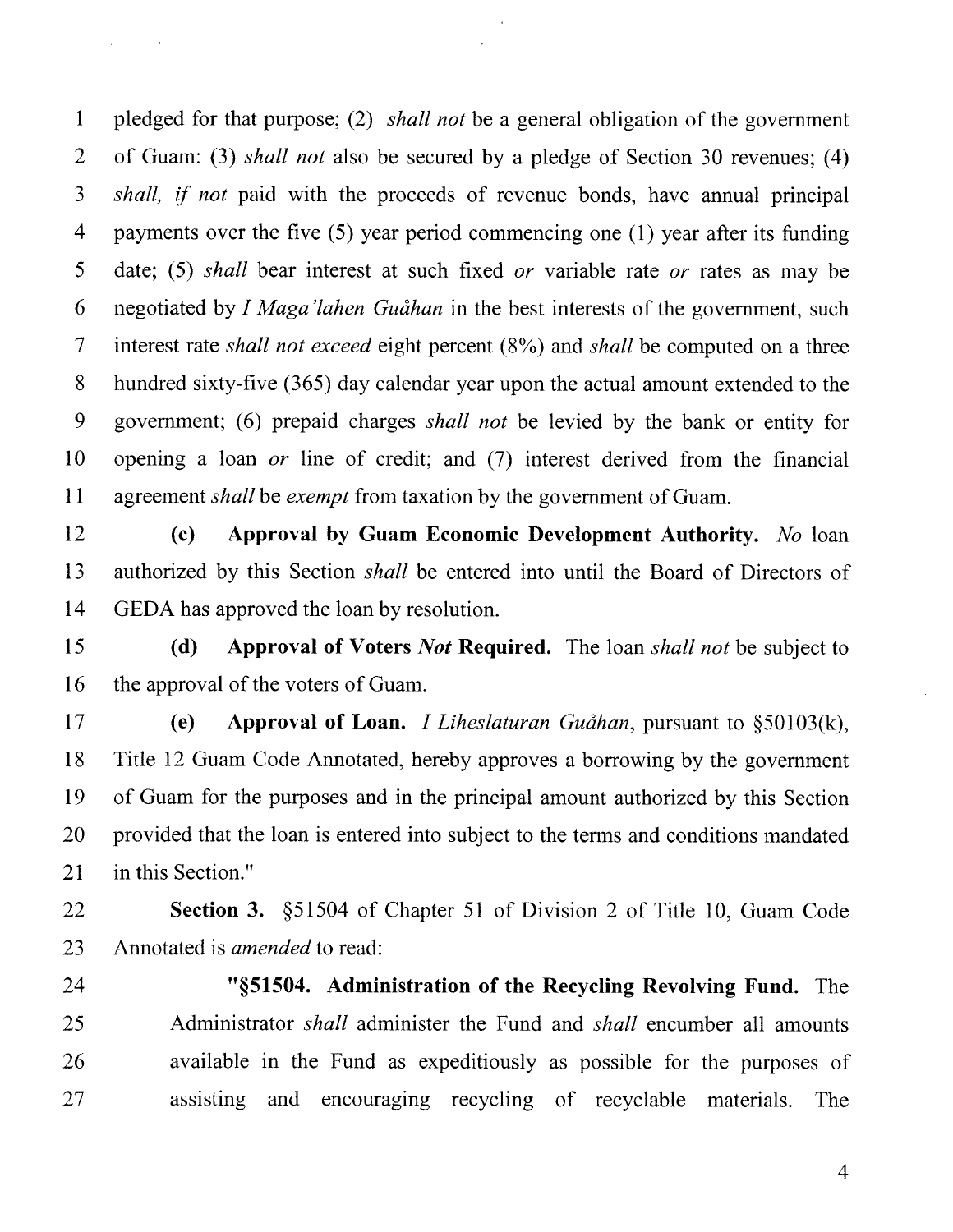- 1 Administrator *shall* administer the Fund in accordance with this Article to 2 cause the following materiallwaste to be recycled *or* otherwise disposed 3 according to the following priority:
- 

 $\mathcal{L}^{\pm}$ 

4 (a) First Priority - junk vehicles, tires, batteries, waste oil, white 5 goods/appliances,

6 (b) Second Priority - paper, cardboard, plastic, and glass,

7 (c) Third Priority - other recyclable materials as determined by the 8 Administrator.

9 (d) *Not more than* one (1) FTE employee at Guam Environmental 10 Protection Agency to administer this Article.

11 In Fiscal Year 2009 the Administrator *shall* expend monies from the 12 Recycling Revolving Fund to first pay any remaining unpaid debt including 13 any and all prior year obligations related to GSA 038-05 before any other 14 expenditures are made to ensure that all previous accounts have been 15 satisfied accordingly. The Administrator *shall* then pay current obligations 16 of the Department of Public Works arising from the ongoing Island-Wide 17 Collection and Off-Island Disposal of Abandoned Vehicles, White Goods, 18 Tires, and Batteries program pursuant to GSA Bid No. 038-05. Any 19 remaining unpaid debt *shall* be assumed by the Administrator.

20 The Administrator, no *later than* ten (10) days after the end of each 21 fiscal year, *shall* transfer from the Recycling Revolving Fund three percent  $22$  (3%) of the total amount collected during that fiscal year to fund one (1) 23 FTE employee at the Guam Environmental Protection Agency. The Fund 24 *shall* be subject to audits by the Public Auditor."

25 **Section 4. \$55** 1507 and 5 1508 of Chapter 5 1 of Division 2 of Title 10, 26 Guam Code Annotated are *amended* to read:

27 **"851507. Authorization for the Mayors' Council of Guam to**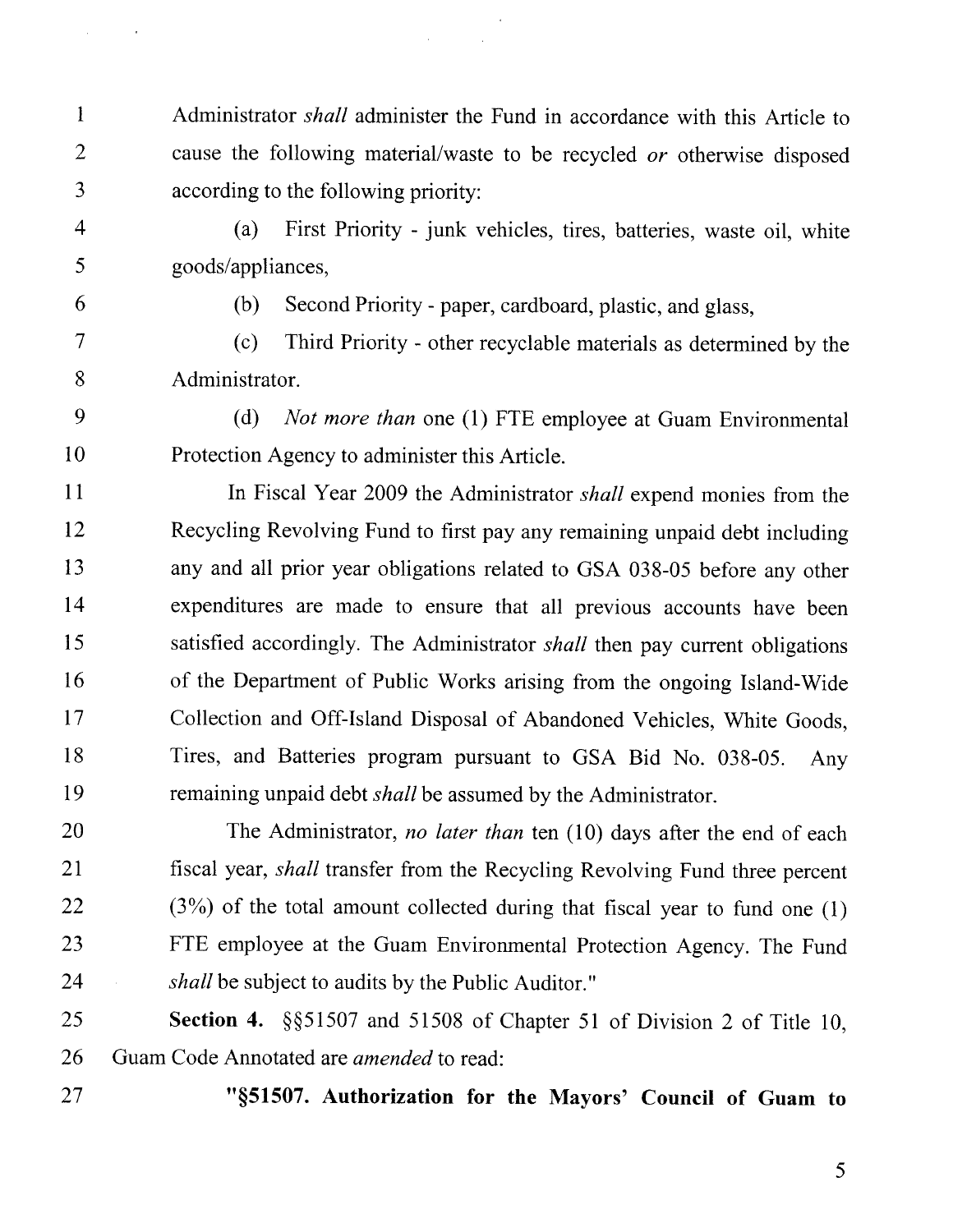$\mathbf{1}$ **Contract with Recycling Companies.** (a) The Mayors' Council of Guam,  $\overline{2}$ in accordance with the applicable procurement laws and with the approval of the Administrator, is authorized to enter into contracts with recycling  $\overline{3}$  $\overline{4}$ companies for the collection, recycling, disposal, and processing, *or* any 5 combination thereof, of automobiles, buses, heavy equipment, trucks, batteries, tires, white goods, and other recyclable materials, and as required 6  $\overline{7}$ by, or in accordance with, Articles 3 and 4 of Title 10 GCA, Chapter *5* 1.

8 (b) At a minimum, the Mayors' Council *shall* require that all 9 offerors include, as part of their written offers, proof of current approved permits, certification of compliance with Title 10, GCA, Chapter 51 from 10  $11$ GEPA and a plan to remove collected recyclable materials, including 12 abandoned vehicles, from Guam's waste stream. Contractors employed 13 under this Section *shall* perform all work under this Article in compliance with all applicable laws, including those of this Chapter, and the applicable 14 15 Rules and Regulations of GEPA.

- (c) The Guam Environmental Protection Agency *shall* promulgate 16 17 the necessary rules and regulations, in accordance with the Administrative 18 Adjudication Law, to properly implement this Article.
- 19 **\$51508. Adjustment of Recycling Fees.** The Administrator *shall*  review the fee authorized by \$5 1506, *supra,* every twenty-four *(24)* months 20 21 and is authorized to adjust the fee by *not more than* twenty-five percent (25%) in accordance with the Administrative Adjudication Law." 22

23 Section 5. (a) Legislative Intent. *I Liheslaturan Guåhan* finds that the 24 legal authority permitting a landfill to be constructed at *Guatali* pursuant to Public 25 Law 23-95 in that area in central Guam, known as *Guatali,* located near the old 26 GORCO Oil site must be further clarified due to the parceling of that site as *Guatali* Parcel A and *Guatali* Parcel B. The original survey of Lot 439-R1 was 27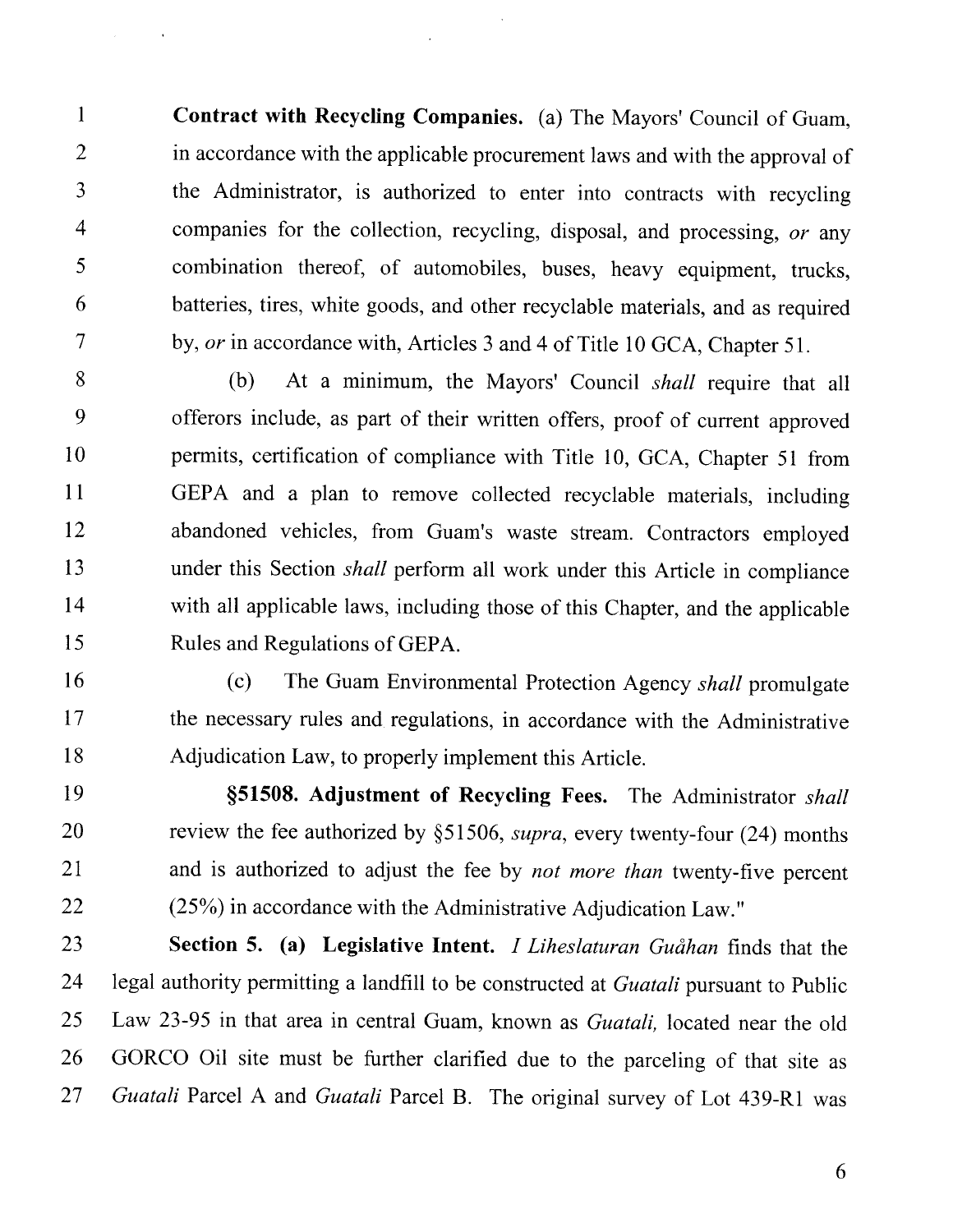| $\mathbf{1}$   | done in 1968. Since then, the parcel has been divided as follows:                   |  |  |  |
|----------------|-------------------------------------------------------------------------------------|--|--|--|
| $\overline{2}$ | (1)<br>Lot R14, Tract 2411 (Land Management Office of the Recorder                  |  |  |  |
| 3              | Instrument No. 630801) formerly known as the GORCO Oil                              |  |  |  |
| $\overline{4}$ | site now known as the Shell Refinery;                                               |  |  |  |
| 5              | (2)<br>Parcel A of Lot 439-R1 as described by Doc Nos. 90143 &                      |  |  |  |
| 6              | 115867 with a total area of 809,374.74 square meters, or 80.937                     |  |  |  |
| $\tau$         | hectares or two hundred (200) acres, now owned by the U.S.                          |  |  |  |
| 8              | Department of Interior, National Park Service (Land                                 |  |  |  |
| 9              | Management Office of the Recorder Document Nos. 90143 and                           |  |  |  |
| 10             | 115867) in 2001; and                                                                |  |  |  |
| <sup>11</sup>  | (3)<br>Parcel B of Lot 439-R1 with a total area of $352,872.12 \pm$ square          |  |  |  |
| 12             | meters, or 87.20 acres, now owned by the government of Guam                         |  |  |  |
| 13             | <i>Chamorro</i> Land Trust Commission (Land Management Office                       |  |  |  |
| 14             | of the Recorder Doc. No. 503740) in 2001.                                           |  |  |  |
| 15             | (b)<br>I Liheslaturan Guåhan hereby reaffirms its prior authorization and           |  |  |  |
| 16             | permitted use of Parcel B of Lot No. 439-R1, Santa Rita, Guam, containing           |  |  |  |
| 17             | an area of $352,872.12 \pm$ square meters as shown on that map recorded at the      |  |  |  |
| 18             | Office of the Recorder, Department of Land Management, government of                |  |  |  |
| 19             | Guam on August 8, 2001, under Instrument No. 641990 as a municipal solid            |  |  |  |
| 20             | waste landfill.                                                                     |  |  |  |
| 21             | Section 6. Nothing in this Act <i>shall</i> be construed to be an acquiescence to   |  |  |  |
| 22             | or the legislative approval of I Maga'lahi's or any other entity's selection of the |  |  |  |
| 23             | Layon site as the location for a Municipal Solid Waste Landfill.                    |  |  |  |
| 24             | Section 7.<br>The following is <i>added</i> to 1 GCA §2104 (Commission on           |  |  |  |
| 25             | Decolonization):                                                                    |  |  |  |

 $\mathcal{A}^{\mathcal{A}}$ 

 $\sim 10^7$ 

 $\mathcal{L}^{\mathcal{L}}$ 

 $\langle \rangle$ 

26 **"\$2104.** The Commission *shall* meet regularly on the first Tuesday of every month at 3 p.m. or more often as determined by the Chairperson of the 27

 $\boldsymbol{7}$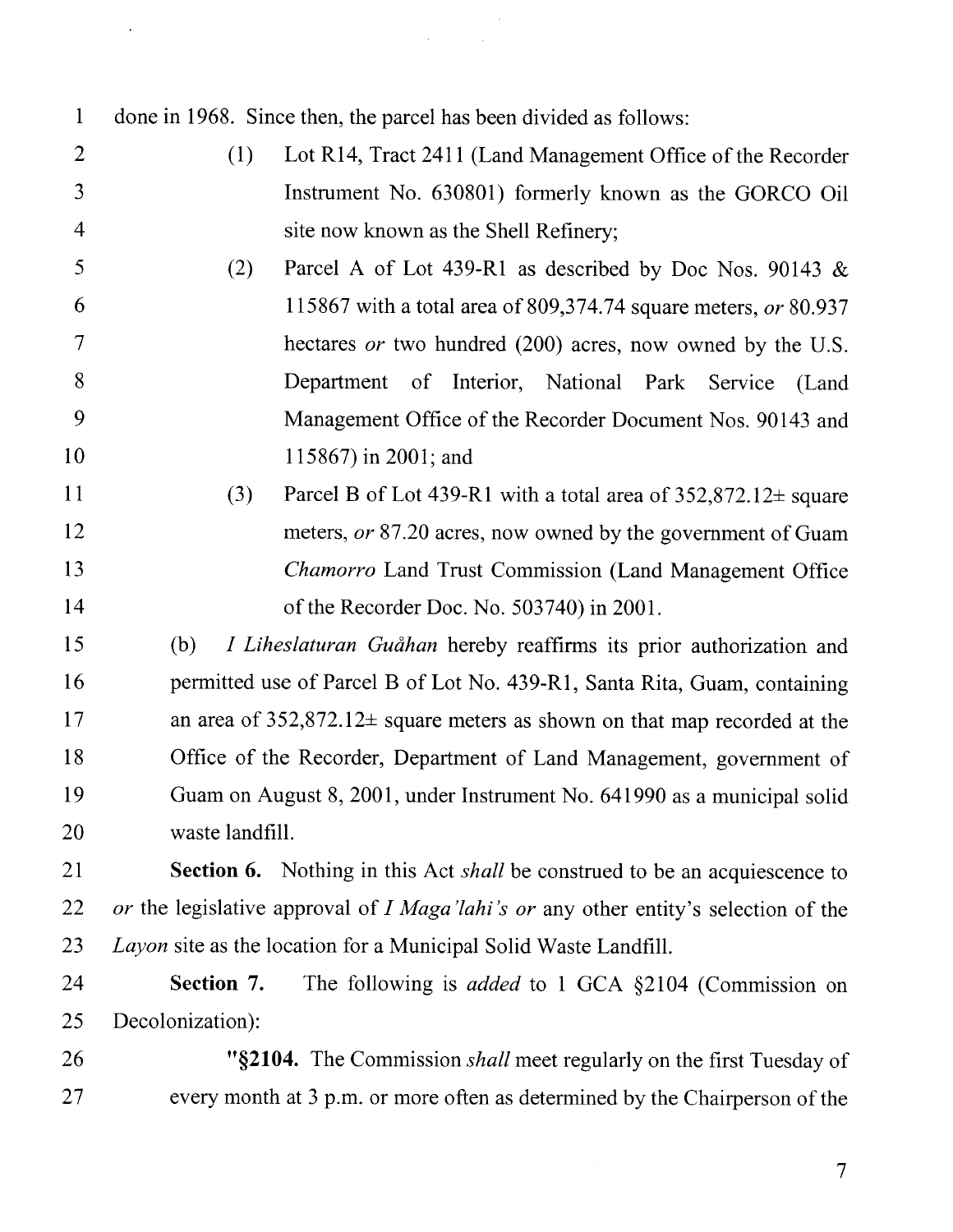1 Commission. In the absence of both the Chairperson and the Vice 2 Chairperson from a meeting, a quorum of the members *shall* select an 3 Acting Chairperson to conduct the meeting until the Vice Chairperson *or*  4 Chairperson is in attendance. In the absence of a quorum, Minutes *shall*  5 be prepared by the Executive Director of the Commission indicating the lack 6 of a quorum, the date, and the members in attendance. The Executive 7 Director *shall* transmit to *I Maga'lahi* and *I Liheslatura* notice of three (3) 8 unexcused absences of any member."

 $\mathcal{L}_{\mathcal{A}}$ 

9 **Section 8.** The following is *added* to 21 GCA \$75102 *(Chamorro* Land 10 Trust Commission):

11 **"\$75102.** The Commission *shall* meet regularly on the third 12 Thursday of every month at 1 p.m. *or* more often as determined by the 13 Chairperson of the Commission. At its first meeting the Commission *shall*  14 select a Vice Chairperson who *shall* conduct the meetings in the absence of 15 the Chairman. In the absence of both the Chairperson and the Vice-16 Chairperson from a meeting, a quorum of the members *shall* select an *17* Acting Chairperson to conduct the meeting until the Vice-Chairperson *or*  18 Chairperson is in attendance. In the absence of a quorum, Minutes *shall* be 19 prepared indicating the lack of a quorum, the date, and the members in 20 attendance. Any appointed member of the Commission who fails to attend 21 three (3) consecutive regular meetings, without being excused pursuant to a 22 motion passed by the Commission, *shall* automatically be disqualified to 23 continue serving in his *or* her position and the appointing authority *shall*  24 then be required to appoint a replacement for said member. The Executive 25 Director *shall* transmit to *I Maga'lahi* and *I Liheslatura* notice of three (3) 26 unexcused absences of any member."

8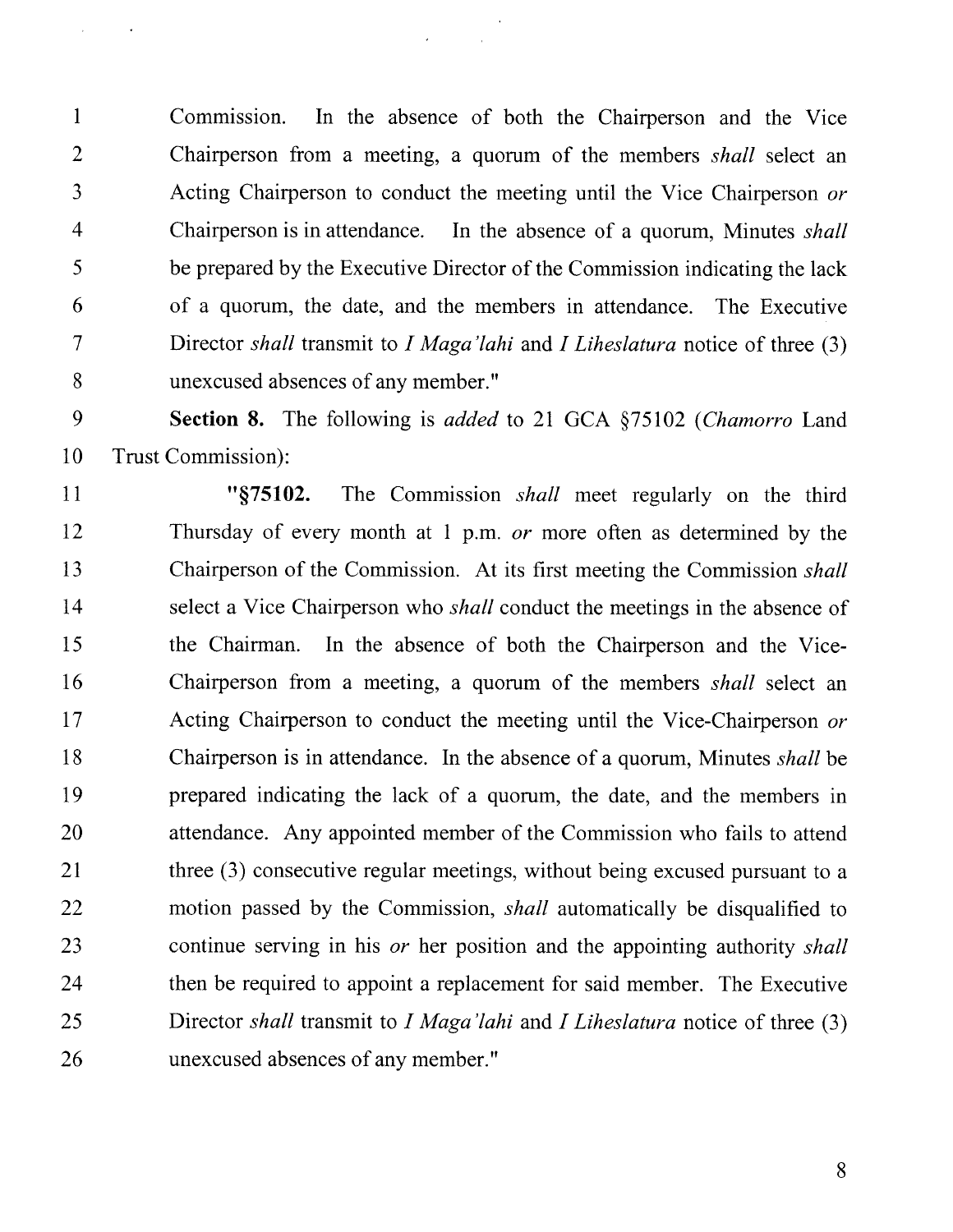1 **Section 9.** A new Section 16 (c) is hereby *added* to Section 8 of P.L. 29-82 2 to read as follows:

 $\mathcal{L}^{\text{max}}$  and  $\mathcal{L}^{\text{max}}$ 

 $\hat{\rho}^{(0)}$ 

 $\Delta \phi = 0.01$  .  $\Delta \phi$ 

3 "(c) Notwithstanding any substantive or procedural provision of 4 Chapter 6 of Title 5 of the Guam Code Annotated, the government of Guam hereby 5 waives immunity from any suit or action in contract on the Loan, but *does not*  6 waive sovereign immunity as to the personal liability of elected or appointed 7 officials and employees of the government of Guam."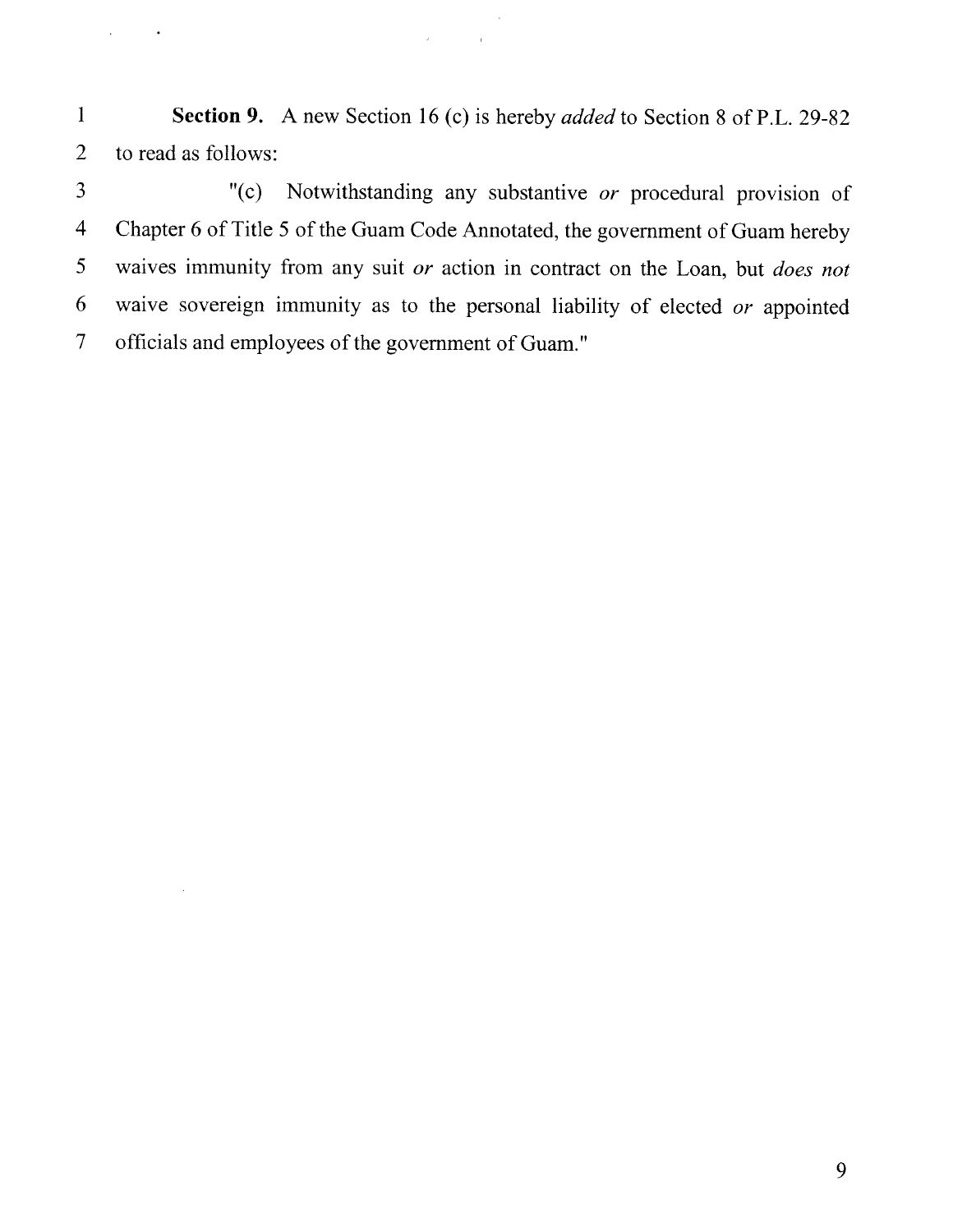

**Senator Rory** J. **Respicio**  Majority Leader and Chairperson, Committee on Calendar & Agenda I Mina'Bente Nucbi Na Libeslaturan Guåban<br>Twenty-Ninth Guam Legislature

November 19, 2008

To: Judith T. Won Pat, Ed.D. Speaker

## **RE: Request for Emergency Certification of Bill 383(LS)**

I am requesting that Bill 383 (LS) be declared an emergency for the purpose of waiving the public hearing requirements.

Bill 383 (LS), at the request of I Maga'Lahen Guahan, would authorize the government of Guam to secure the financing needed to meet a Consent Decree mandate to deposit \$20 million to a trustee designated by the Receiver, Gershman, Brickner & Bratton, Inc. by January 5, 2009.

The legislation submitted proposes the reprogramming of deficit financing bond funds and, as an alternative, authorizes the government to acquire a \$20 million loan should market conditions prevent bond financing.

To ensure that the timelines for meeting this consent decree mandate is met, I am requesting that you declare this bill an emergency for the purposes of waiving the requirements of a public hearing.

I look forward to your approval of my request and the swift passage of this legislation.

Si Yu'os Ma'ase'

SI Tu os Ma ase<br>Rory J. Respicio

Majority Leader